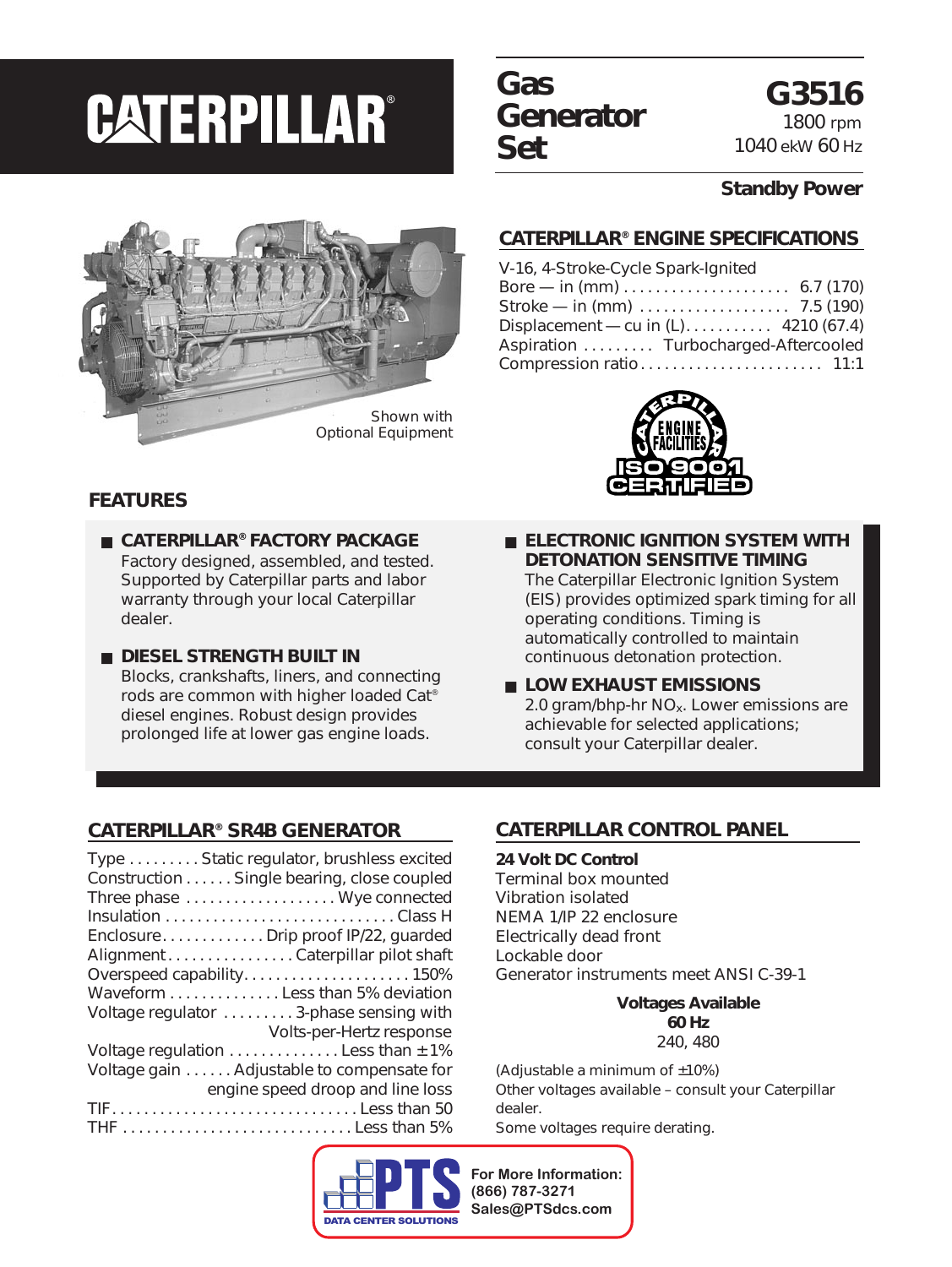#### **STANDARD EQUIPMENT OPTIONAL EQUIPMENT**

#### **Engine**

Air cleaner with service indicator Breather, crankcase Cooler, lubricating oil EMCP II, generator control, engine start/stop logic Filter, lubricating oil, RH Flywheel housing, SAE No. 0 Governor, Woodward 2301A Ignition system, Caterpillar EIS Instrument panel, RH intake manifold pressure, intake manifold temperature, oil pressure differential, exhaust pyrometer, and thermocouples Jacket water heater Lifting eyes Manifold, exhaust, watercooled Paint, Caterpillar yellow Protection devices Pumps, aftercooler water, lubricating oil, jacket water, gear driven

Rails, mounting, 13 inch SAE standard rotation Thermostats and housing Torsional vibration damper Valve, 24V gas shutoff

#### **Generator**

All metal components are plated or painted Optimum winding pitch for minimum total harmonic distortion Self excitation (300% short circuit current) Standards: meets or exceeds the requirements of IEC 34-1, NEMA MG1-22, BS4999, VDE0530, UTE5100, CSA 22.2, ISO 8528-3 Three-phase sensing automatic voltage regulator VR3 voltage regulator Wet layer wound rotors individually tested to 125% overspeed; prototypes to 150% @ 338° F (170° C) Windings coated with a fungus-resistant varnish

#### **Engine**

Battery chargers Battery, rack, and cables Air inlet adapters Customer Communications Module (CCM) Exhaust fittings Muffler Power takeoffs Prelube pump Lube oil

#### **Generator**

DVR – Digital Voltage Regulator, adjustable volts/ $\tilde{H}_3$ regulation for large block loads. Diode monitor, under- and over-voltage protection Extra dips and bakes of insulating resins Manual voltage control RFI filter – 82/499/EEC, VDE 875/10.84 A2 Level N, BS800 standards, and MIL-STD-461B (conducted, radiated, and susceptibility VR3F for enhanced transient response and block loading Permanent magnet excitation

### **ENGINE AND GENERATOR CONTROLS**

The EMCP II comes complete with many control features competitive manufacturers only offer as options.

#### **Standard Features**

- Adjustable purge cycle from 0-20 seconds (factory set at 5 seconds)
- Auto start-stop engine control with programmable safety shutdowns
- Cooldown timer, adjustable from 0 to 30 minutes
- Cycle cranking, with adjustable crank/rest periods of 1 to 60 seconds Delayed ignition (magneto) "kill" after gas valve is closed. Five second delay Emergency stop button
- Flashing LED indicators for protection and diagnostics, including: low oil pressure, high coolant temperature, low coolant level (when optional coolant sensor is installed), overspeed, overcrank, emergency stop, fault shutdown, spare fault alarm
- Generator voltage adjust potentiometer
- Indicator/display test switch LCD digital readout for:
- engine oil pressure, coolant temperature, engine rpm, system DC volts, generator AC volts and amps, and generator frequency
- NEMA 1/IP 22 enclosure
- Programmable for energize to shutoff or energize to run Spare alarm and fault inputs

#### for customer use

#### **Optional Features**

Alarm modules and remote annunciators to meet NFPA 99 or NFPA 110 codes Auxiliary relay Coolant loss sensor Customer interface module Dustproof enclosure Frequency adjust potentiometer Panel lights Reverse power relay Synchronizing modules

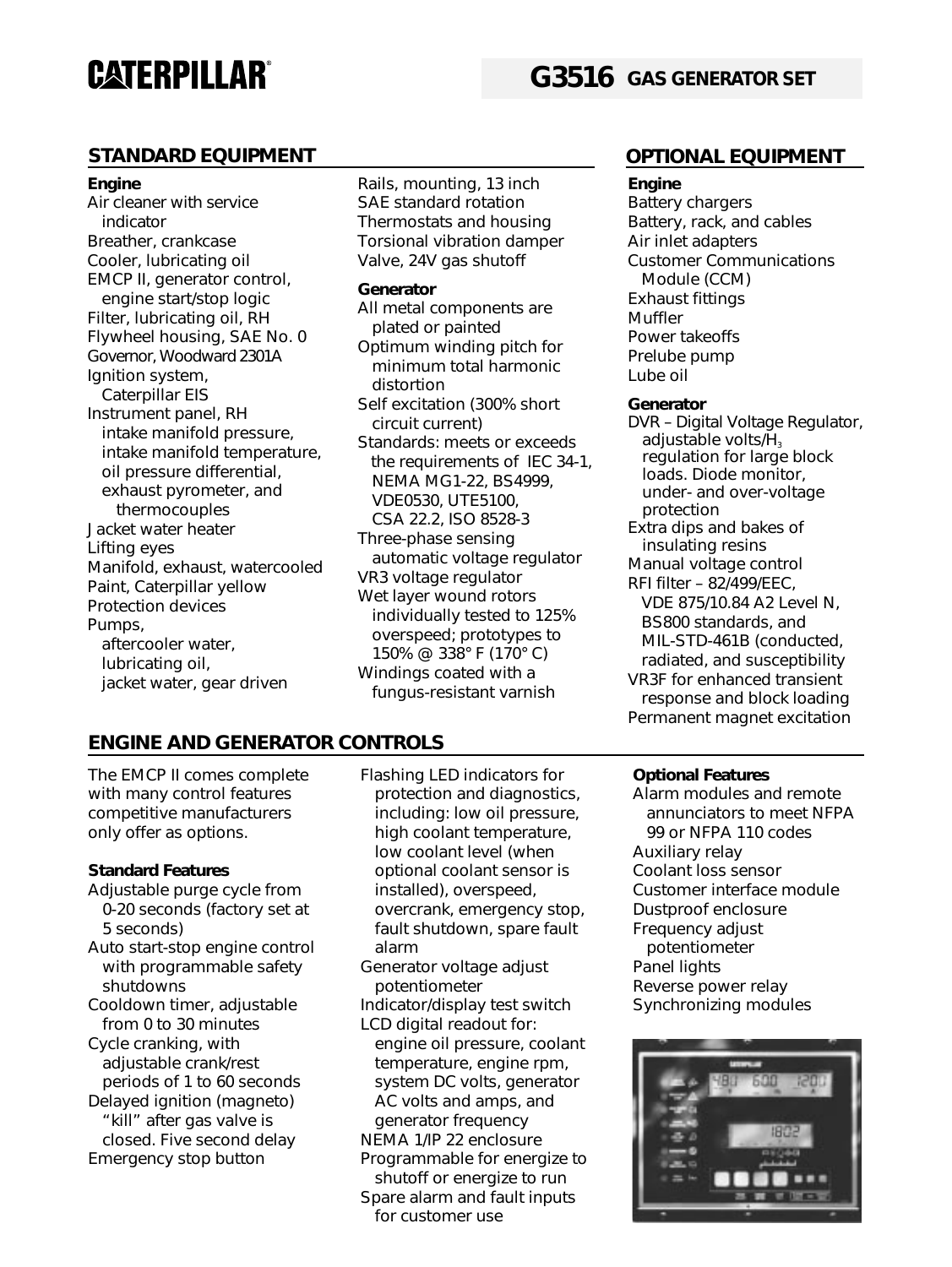#### **TECHNICAL DATA**

| G3516 LE Standby Power Gas Generator Sets - 1800 rpm                                                                    |                      |              |  |
|-------------------------------------------------------------------------------------------------------------------------|----------------------|--------------|--|
| Power Rating @ 0.8 PF without Fan                                                                                       | ekW<br>kV•A          | 1040<br>1300 |  |
| <b>Generator Frame Size</b>                                                                                             |                      | 693          |  |
| <b>Engine Lubricating Oil Capacity</b>                                                                                  | qal                  | 106          |  |
| System Backpressure (Max Allowable)                                                                                     | in water             | 27           |  |
| Exhaust Flange Size - (Internal Diameter)                                                                               | in                   | 7.1          |  |
| Length                                                                                                                  | in                   | 187.9        |  |
| Width                                                                                                                   | in                   | 86.8         |  |
| Height                                                                                                                  | in                   | 79.2         |  |
| <b>Shipping Weight</b>                                                                                                  | Ibs                  | 20 560       |  |
| Engine Coolant Capacity with Radiator                                                                                   | gal                  |              |  |
| 100% Load<br>Fuel Consumption (100% load) with Fan<br>per ISO3046/1: +5%, -0% tolerance                                 | BTU/bhp-hr           | 7899         |  |
| Motor Starting (35% voltage dip)                                                                                        | SkVA (volt)          | 2626 (480)   |  |
| <b>Combustion Air Inlet Flow Rate</b>                                                                                   | ft <sup>3</sup> /min | 3435         |  |
| Exhaust Gas Flow Rate (at stack temp)                                                                                   | ft <sup>3</sup> /min | 8583         |  |
| Heat Rejection to Aftercooler                                                                                           | BTU/min              | 9746         |  |
| Heat Rejection to Exhaust (total)                                                                                       | BTU/min              | 54 853       |  |
| Heat Rejection to Jacket Water (total)                                                                                  | BTU/min              | 58 557       |  |
| Heat Rejection to Atmosphere from Engine                                                                                | BTU/min              | 7155         |  |
| Heat Rejection to Atmosphere from Generator                                                                             | BTU/min              | 2821         |  |
| <b>Exhaust Gas Stack Temperature</b>                                                                                    | Deg F                | 1603         |  |
| Deration for Engine<br>Altitude - 3.5% per 500 feet above<br>2% per 10° F above<br>* Note: For permitting see TMI data. | ft<br>Deg F          | 4000<br>77   |  |